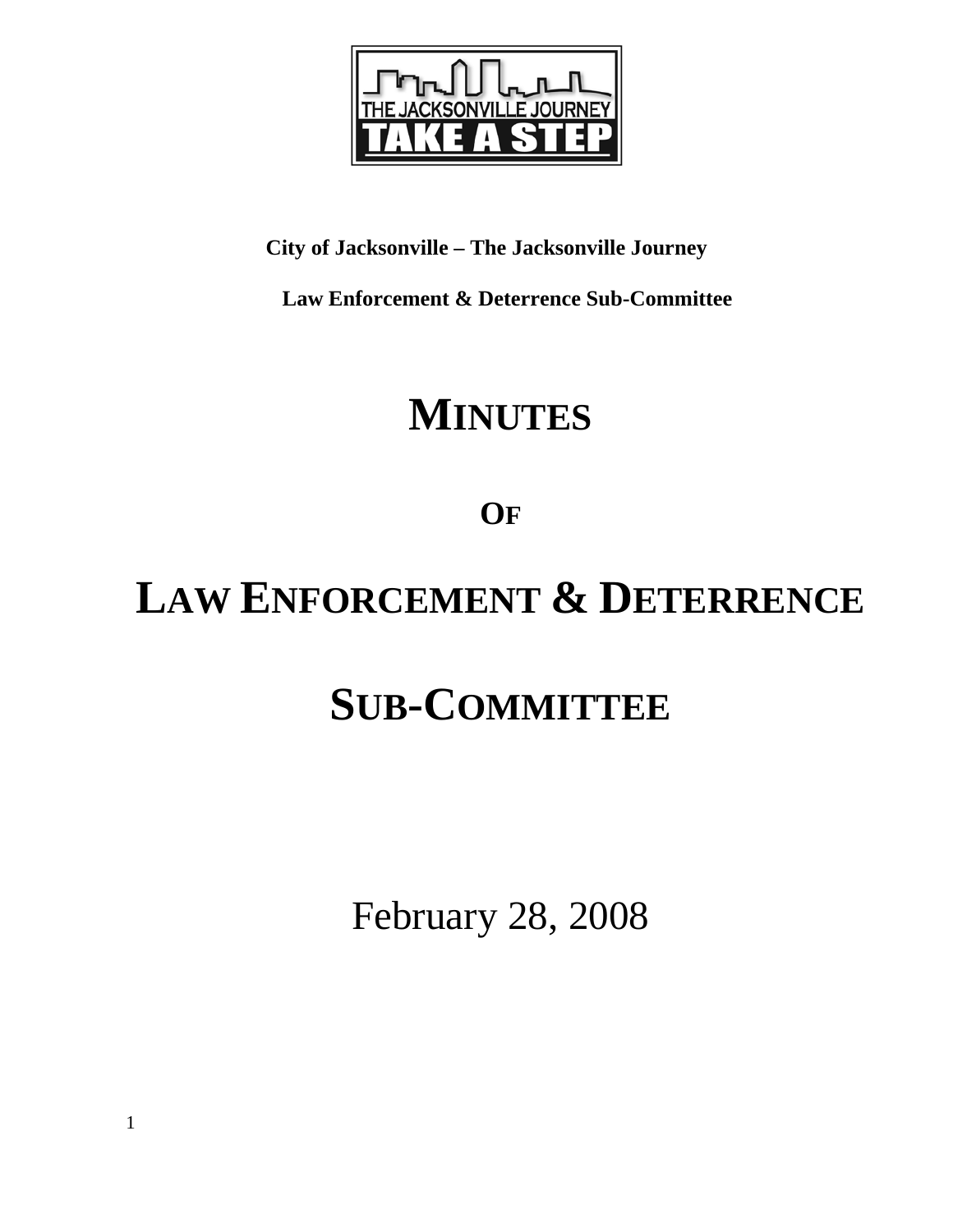### **The Jacksonville Journey – Law Enforcement & Deterrence**

### **Sub-Committee**

**February 28, 2008** 

**9:30 a.m.**

**PROCEEDINGS before the Jacksonville Journey – Law Enforcement & Deterrence Sub-Committee taken on Thursday, February 28, 2008, Edward Ball Building, 8th Floor – 214 N. Hogan Street, Jacksonville, Duval County, Florida commencing at approximately 9:30 a.m.** 

**Law Enforcement & Deterrence Sub-Committee** 

**Paul Perez, Chair Ed Hearle, Member Joe Henry, Member Bishop Howard, Member John Jolly, Member Henry Luke, Member Frank Mackesy, Member Isaiah Rumlin, Member Lanny Russell, Member Joe Stelma, Member Melissa Nelson, Member Michael Weinstein, Member**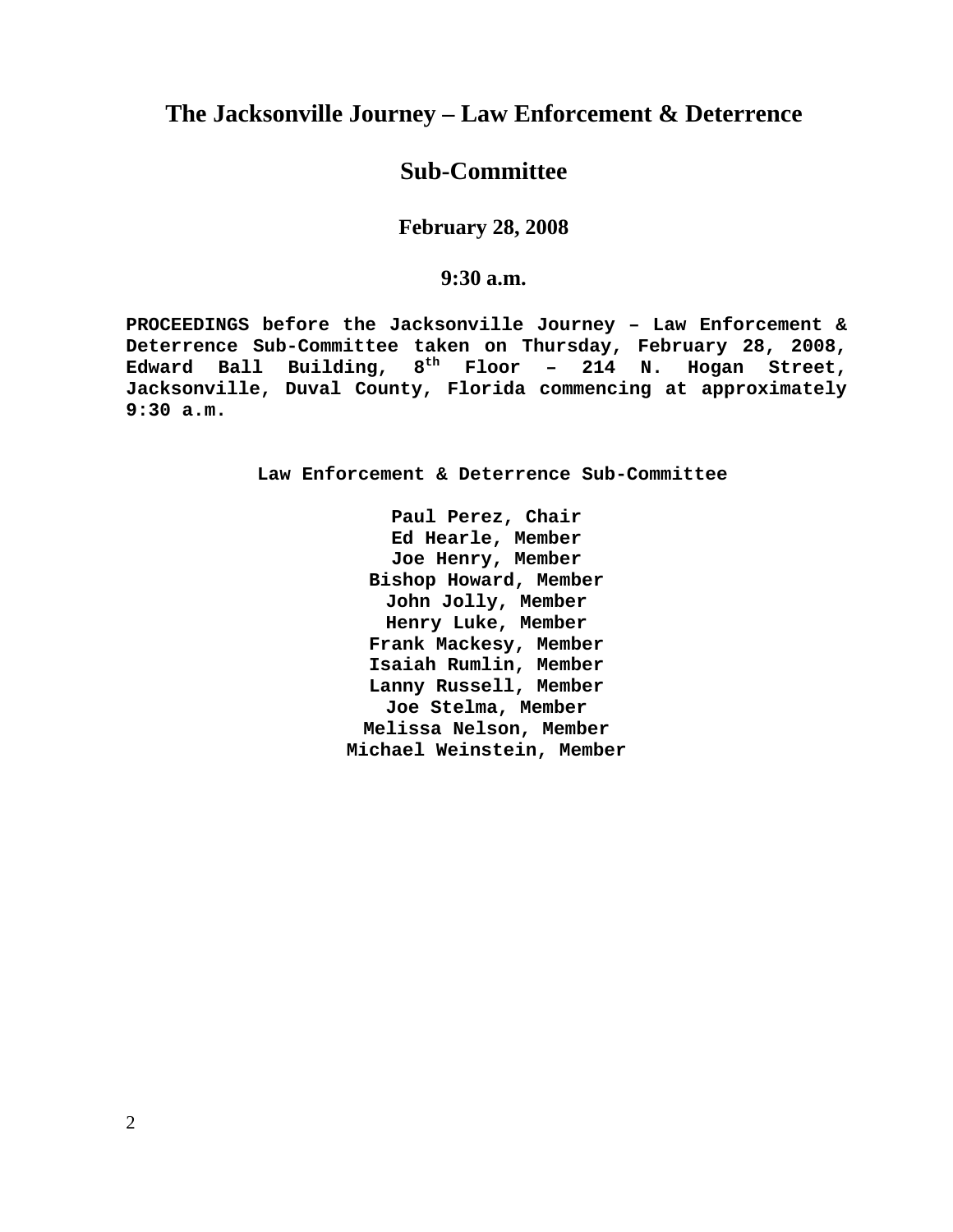#### **APPEARANCES**

#### **COMMITTEE CHAIRS & MEMBERS:**

PAUL PEREZ, Chair ED HEARLE, Member JOE HENRY, Member BISHOP HOWARD, Member FRANK MACKESY, Member MELISSA NELSON, Member ISAIAH RUMLIN, Member JOE STELMA, Member

#### **EXCUSED ABSENT:**

JOHN JOLLY, Member LANNY RUSSELL, Member MICHAEL WEINSTEIN, Member

## **PROFESSIONAL STAFF:**

Howard Maltz, Office of General Counsel

#### **STAFF:**

ADAM HOLLINGSWORTH MISTY SKIPPER PAM MARKHAM ALICE CHECORSKI

#### **OTHERS PRESENT:**

Chief Judge Donald Moran Steve Crosby, DVI Terry Lorince, DVI Pamela Elms, DVI Amy Harrell, DVI

#### **PROCEEDINGS**

February 28, 2008

Law Enforcement & Deterrence 9:30 a.m.

**Call to Order and Comments.** Chairman Perez called the meeting to

order at approximately 9:35 a.m.

**Purpose of Meeting.** Discuss the Mayor's crime initiative – The Jacksonville Journey – Take a Step – Law Enforcement & Deterrence Sub-Committee.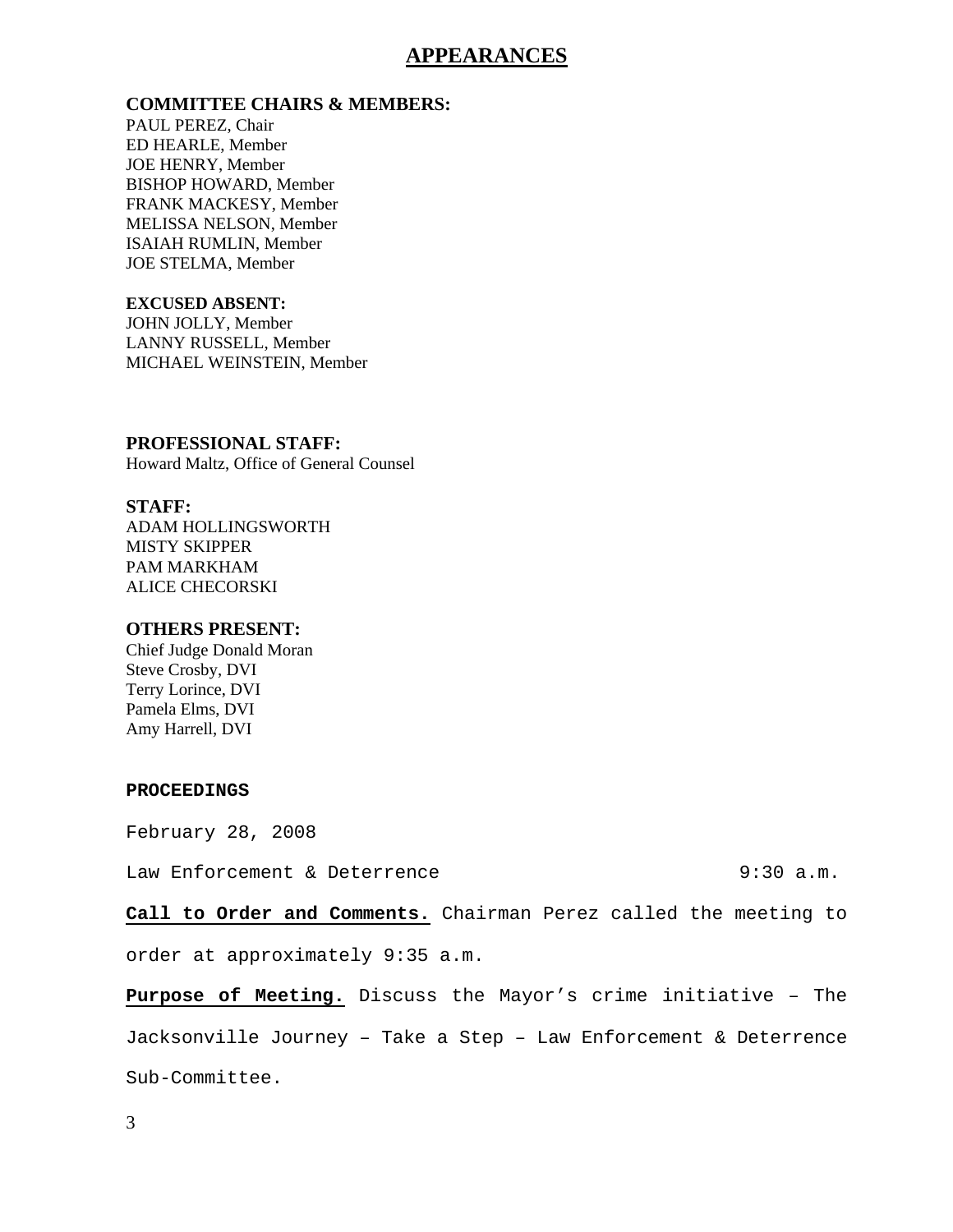#### **2. Discussion Items**

Chairman Perez welcomed everyone to the meeting and introduced Adam Hollingsworth, who provided a reminder of the Sunshine Law and other housekeeping items such as the need to identify oneself prior to speaking since the meeting was being streamed live.

Mr. Hollingsworth advised everyone of the upcoming Mayor's Illegal Guns Conference on Monday, March 3, 2008, hosted by New York City Mayor Michael Bloomberg. The Conference will begin with a 10:00 a.m. Press Conference at the Main Library followed by panel discussions starting at 11:00 a.m. ending at 3:00 p.m. Mr. Hollingsworth asked the group to let Misty Skipper know if they were interested in attending any of the panels. Mayors from twenty-five large cities along with police chiefs and state legislators will be attending. Mr. Hollingsworth said this is a function that the sub-committee is working on.

Mr. Hollingsworth discussed the *Jacksonville Journey* timeline, a copy of which was provided to the committee. The Mayor has set a goal to get reports from the various committees to allow for reviews by the Funding Committee and the Steering Committee. The Law Enforcement & Deterrence Sub-committee proposal is due on March 27, 2008. Our goal is to have our four workgroups' reports done in a draft form at that time.

Chairman Perez stated Mr. Hollingsworth is right that we should have the final recommendations to vote on by March 27, 2008 for the Steering Committee. His hope is to have the workgroup reports to this sub-committee by March 13, 2008.

4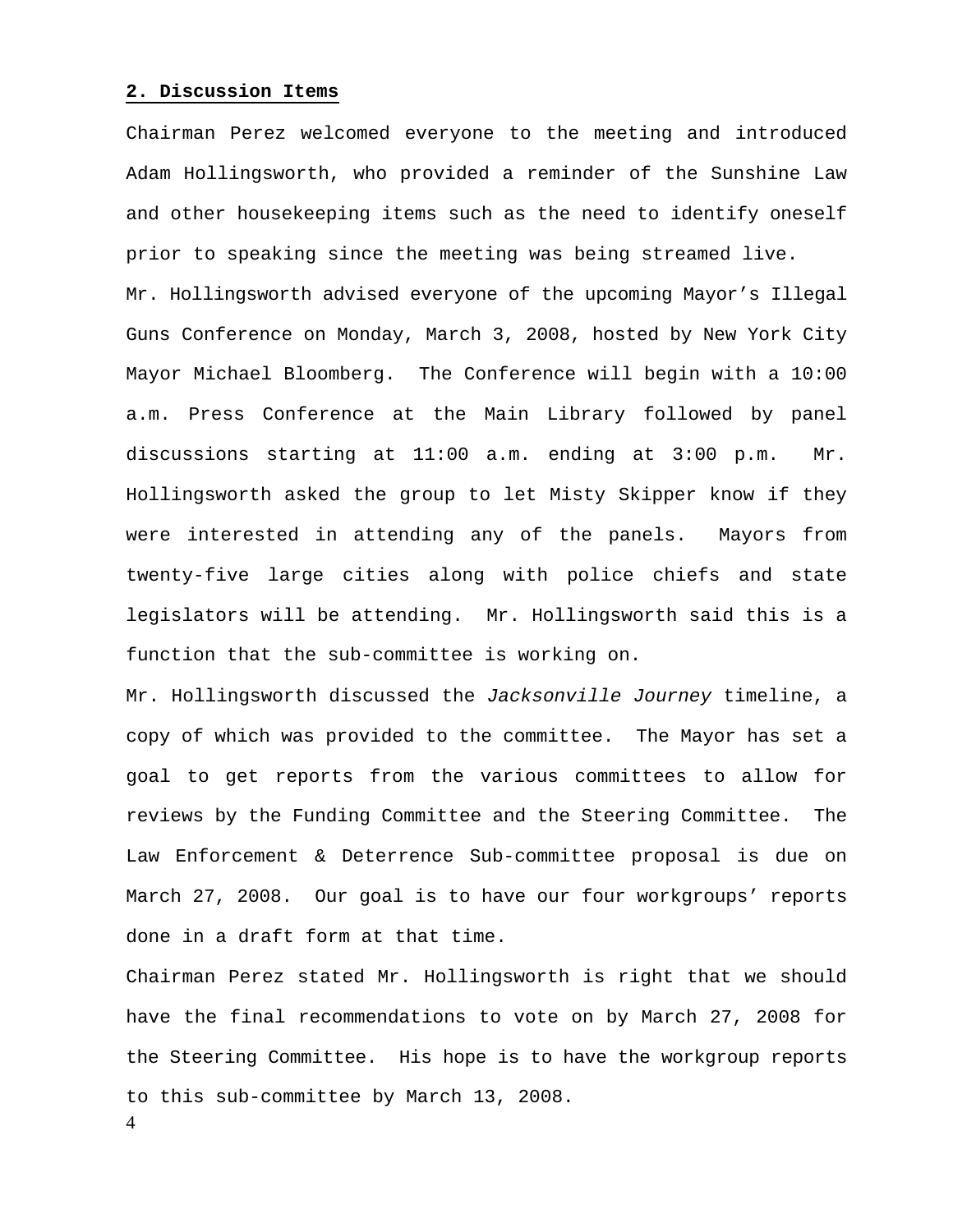Mr. Hollingsworth said that other committees are making recommendations but they have not been crystallized into written reports. He asked the group to make sure they are working toward the date of March 13, 2008 for their recommendations and referred to the timeline for this sub-committee:

April 10, 2008 – Preliminary review by Steering Committee

April 14, 2008 – Funding Committee review

April 24, 2008 – Final review

Chairman Perez asked the sub-committee to review the minutes from the February 14, 2008 meeting for approval at the end of today's meeting.

At this time, Mr. Perez introduced Steve Crosby, Chair of Downtown Vision, Inc., who was invited to address the committee.

5 Mr. Crosby stated he is interested in improving downtown, just as the committee is. His day job is with CSX. Terry Lorince and her staff from DVI are here to answer any questions. DVI was established 7 years ago and is funded by an additional property tax in the district. Mr. Crosby asked why are we talking about downtown when your committee is dealing with violent crimes. We think unsafe neighborhoods start out as safe neighborhoods, and that there are some concerns about nuisance activities, vandalism and neglect that lead to violent crime. Mr. Crosby referred to the JEDC's 2007 Downtown Action Plan. He stated economic vitality is critical to maintain a safe neighborhood. Pro-active prevention is what we are talking about. The core of downtown is 2½ square miles located in Zone One, or 70 blocks north of the river and 20- 25 blocks south of the river. Vagrant activities such as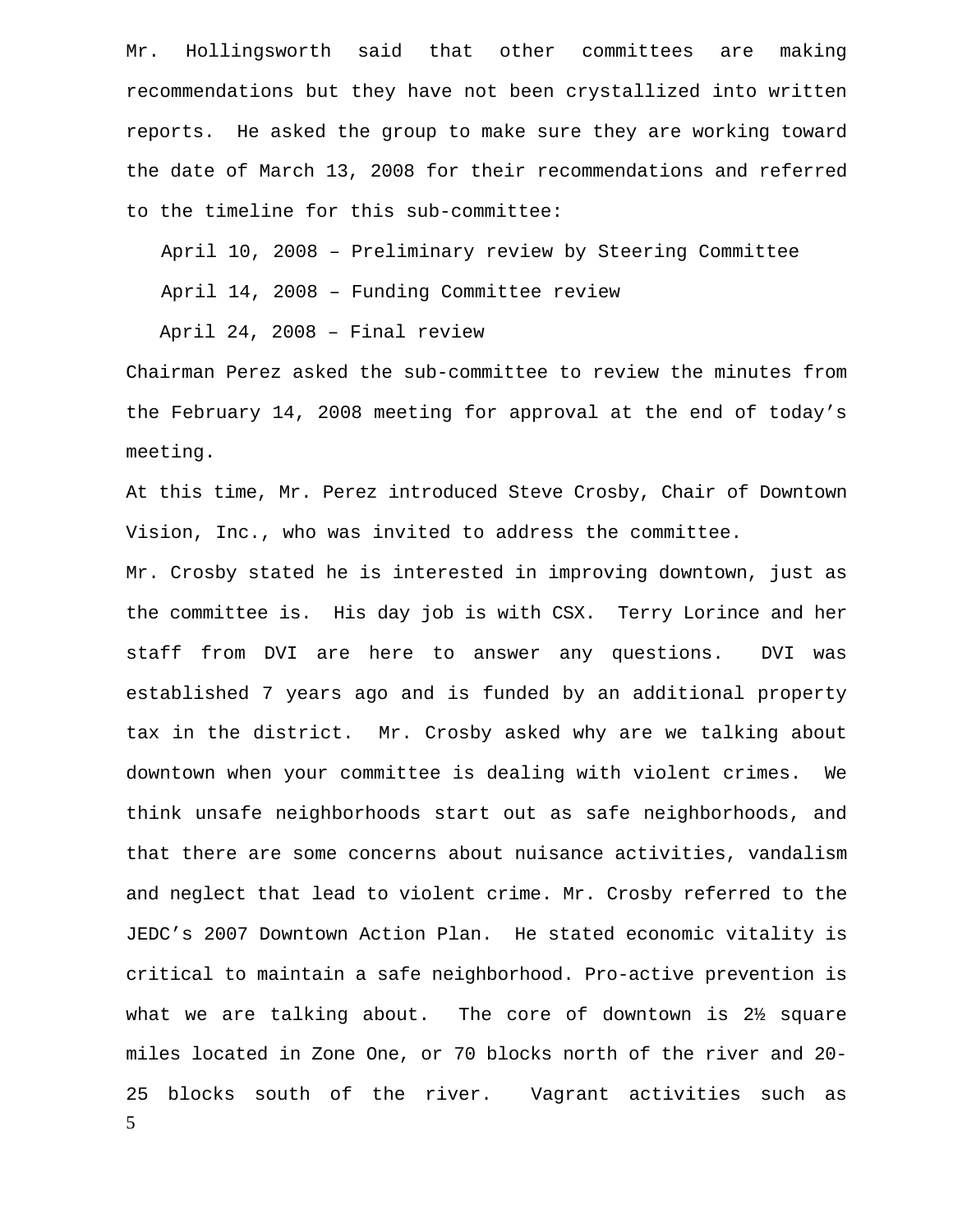panhandling, loitering, public urination and recently auto breakins are occurring. JEDC's report recognized downtown as an unfriendly pedestrian environment primarily due to:

1. Role of nuisance activity and what pro-active policing might do. Nuisance activity makes people feel unsafe and affects how they feel working downtown or attending an event. We are trying to understand the relationship between the homeless population, the "real" homeless population that utilizes services and others. Panhandling boaters has become a new development. There is an increasing number of car break-ins and robberies, all of which deter people from coming downtown.

DVI is doing things differently. They have worked to align their mission and goals with the JEDC Action Plan for downtown in an effort to improve workability and to make downtown a destination, a neighborhood and a clean and safe environment. He asked the committee to consider the strong suggestion that all branches of the city pull together around JEDC's plan. Mr. Crosby talked about an accountability model to identify common goals and define what success would look like.

6 2. Deployment of the limited resources we have. Mr. Crosby stated they have added more downtown ambassadors on the street. They are also working more closely with the downtown merchants. He said the City's agencies should be aligned to the physical issues such as lighting, sanitation, trash, bus stops and gazebos. DVI would like JSO to consider doing things a little bit different. The Matrix Report talks about Patrol Zone 1. We would like the 2-4 officers deployed downtown to look like 8 officers. We would like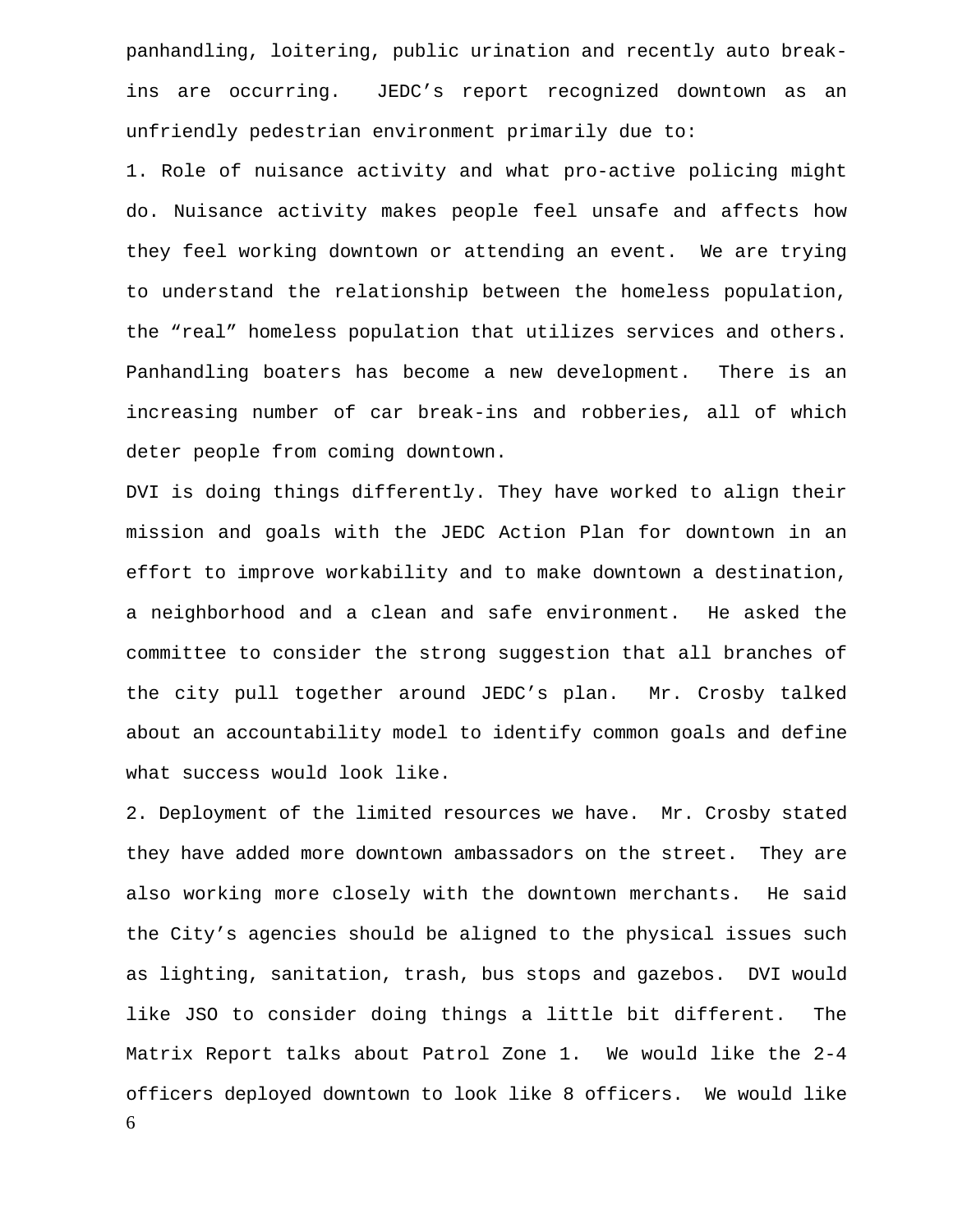to have the officer assigned to downtown to have the same goals, be held accountable and be measurable. We would like to see a benchmark and develop a scorecard by drilling down to the foot patrol level and utilize a JSO force multiplier. DVI would like the officers to be dispersed more readily and be able to make an arrest. Nights and weekends are not covered sufficiently.

3. Partnerships: DVI wants to use the right people for the right things. Joe Henry suggested for consideration that years ago someone said we should not put our blood bank or homeless shelter in the heart of downtown. Mr. Crosby state it takes all of the forces to look at things holistically.

Ed Hearle said if it took a coordinated effort, how would DVI feel about paying an additional tax. Mr. Crosby said he didn't know if the property owners would agree to an additional tax. Undersheriff Mackesy said there is a group of individuals who are opposed to DVI funding and they are meeting with the Sheriff tonight.

7 Joe Stelma stated the Chief Judge just started a mental health court. A lot of the people Mr. Crosby is referring to have mental health issues. We are working with JSO to get those people some help. He said his family comes downtown to a church service on Sunday and sees the ambassadors in church parking lots. Mr. Crosby might want the community to know what the ambassadors' function is. Mr. Crosby responded that the ambassadors consume half of their budget derived from property owners' taxes. Mr. Stelma asked if they have a radio and Mr. Crosby replied they have communications with each other and the Sheriff's office.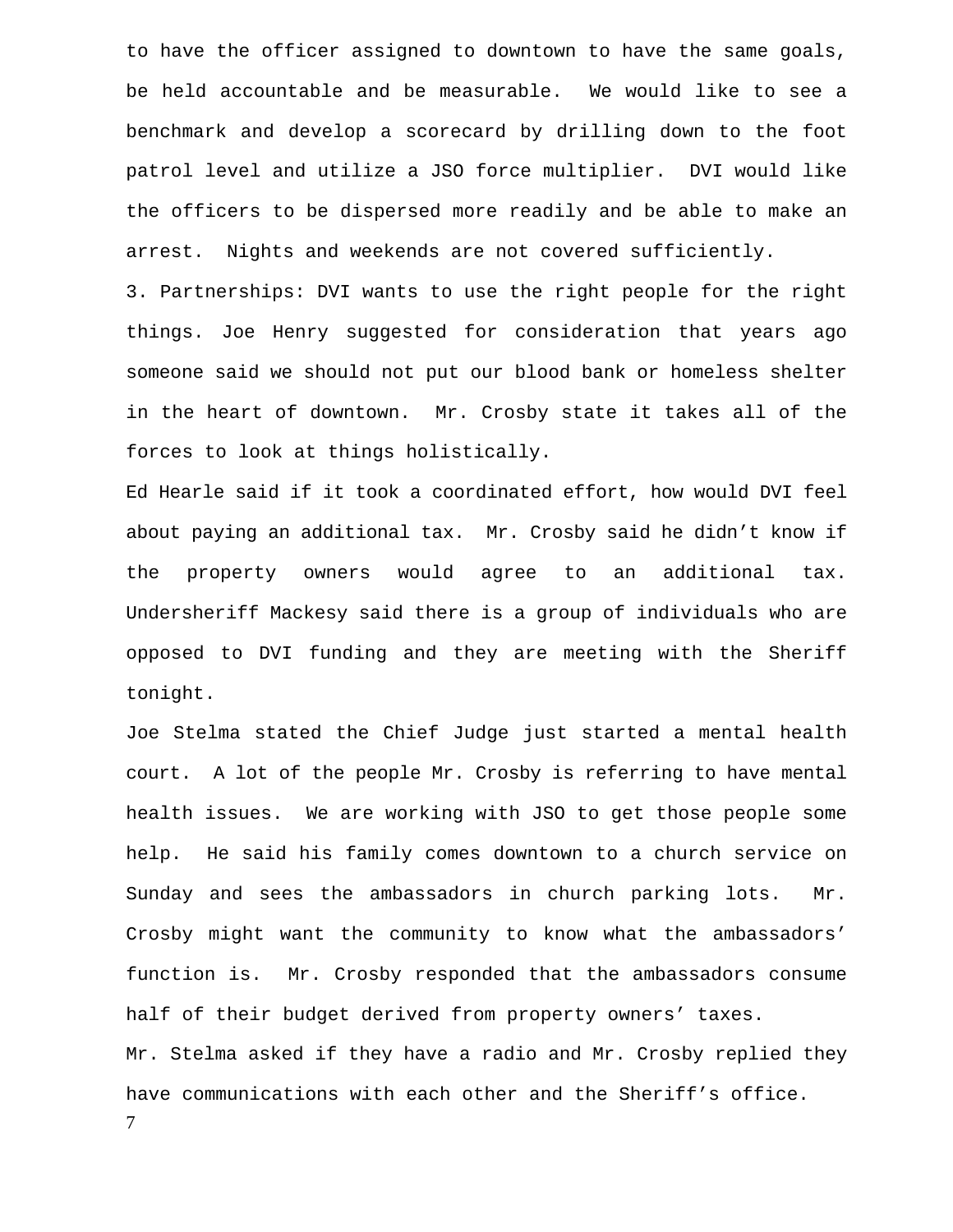Chairman Perez thanked Mr. Crosby for his presentation.

At this time, Chairman Perez called for the workgroups' reports. Howard Maltz represented the Administration of Justice Workgroup and stated that Mike Weinstein and John Jolly are absent today. The workgroup met a week ago last Tuesday at which time the Assistant State Attorney, Jay Plotkin, gave a PowerPoint presentation on diversion programs. Mr. Weinstein had asked Mr. Plotkin whether or not there is potential for other agencies to pick up diversionary programs to free up funds from the State Attorney's Office. Mr. Plotkin responded negatively and that since the State Attorney's Office has taken over diversionary programs they have been more successful. Mr. Weinstein also asked if there are potential other funding sources for those diversionary programs to free up more funding for both JSO and the State Attorney's Office. Mr. Plotkin will look at the budgets and get back to the workgroup.

Mr. Maltz said the workgroup will report their recommendations with regard to the case counts in felony courts, the jail population, cooperation of JSO and the State Attorney's Office on "Operation Safe Streets" and the funding of diversionary programs. They will try to prepare something ahead of time to meet the deadline. Mr. Perez again reminded the workgroups to be sensitive to the abbreviated time schedule.

8 Adam Hollingsworth reported for Lanny Russell, who is out of the county today on the Police Presence workgroup. They have not had a meeting since our last full sub-committee meeting. Mr. Russell asked if members of the committee have data requests to forward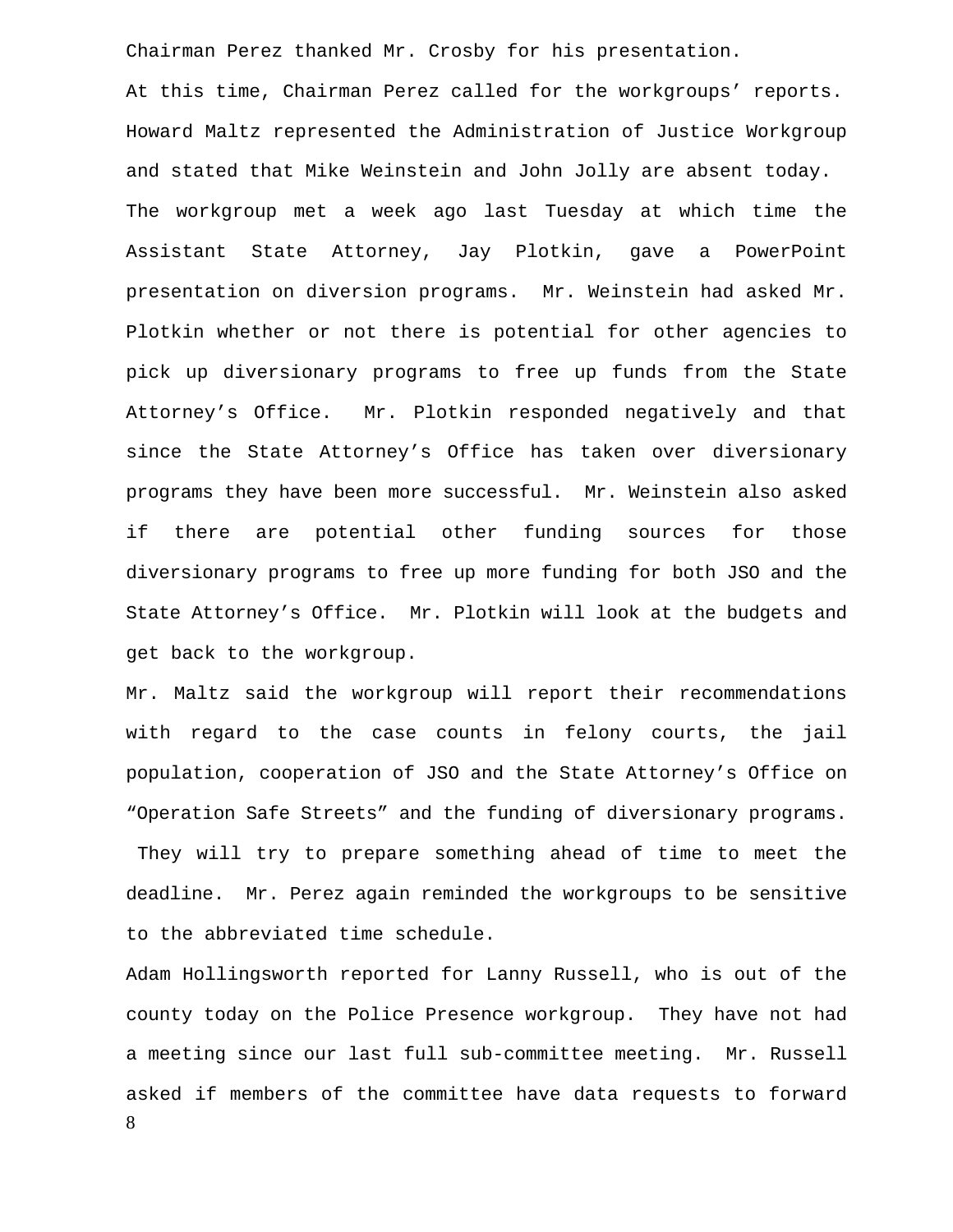them to him. Pam Markham is working with the JSO staff to drill down to 80% of the JSO budget, to provide the number of corrections positions added and deleted in the last five years, the corrections cost of an inmate per day and for weekend jail. The workgroup's next meeting is scheduled for next week.

Joe Henry, Chair, School Safety workgroup reported that primarily they had to shift their focus because of timelines. They have received some school safety plans from the Duval County School Board and the School Resource Officers (SROs). It was encouraging to discover that there are existing plans for many of the things they have been looking at. The workgroup is encouraging expanding the plans and the development of a template for use in special event planning, using existing resources.

Bishop Howard, Chair, Getting Guns Off the Street workgroup said he worked with Joe Henry on the "Getting Guns Off the Streets Task Force". The workgroup was advised by Jon Phillips' staff and we have identified four essential areas of focus:

1. Better education.

2. The possibility of some technical approach for getting guns off the streets such as "ShotStoppers" that warns police of gun use. 3. More concentrated action between our local police department and federal authorities, particularly the AFT, focusing on short term campaigns to heighten awareness in the community for deterrent and prevention results. ATF has expressed interest in cooperation with our local authorities.

9 4. We are waiting for information from the prosecutor regarding handling of gun cases in the courts and are looking at post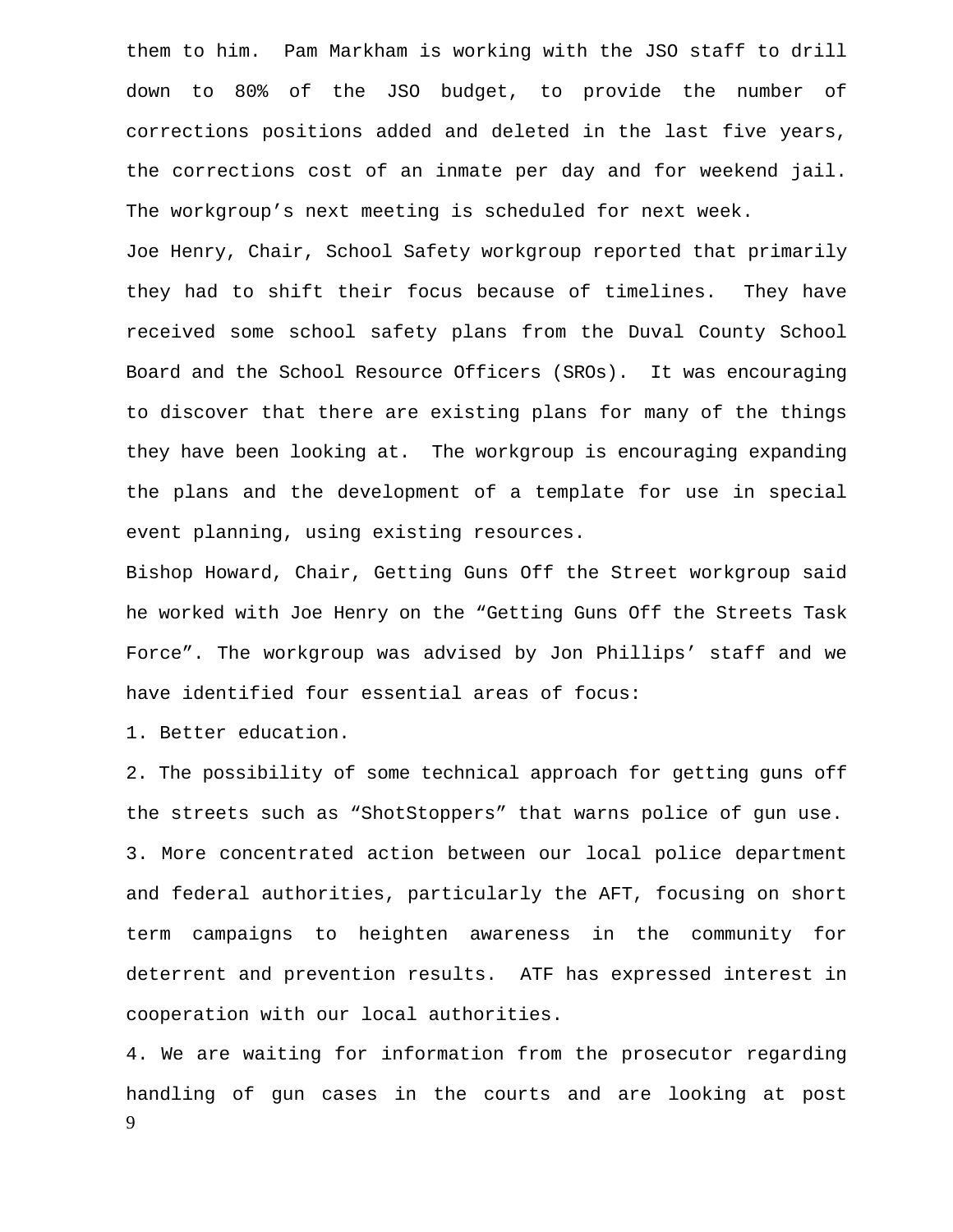supervision in gun cases. There has been some difficulty in getting the files we have requested. We hope by March 6, 2008 to have better results.

At this time, Undersheriff Mackesy reported the cost of incarceration is \$60.13 per day in response to Joe Henry's inquiry earlier in the meeting.

Undersheriff Mackesy asked that the minutes from the February 14, 2008 be amended as follows:

**Page 12:** The last sentence of the second paragraph reads "We have not added one new police officer." The Undersheriff said he thinks the Sheriff qualified that statement with a time frame. After an explanation that in the last five years under the Glover and Delaney administration, there was a COPS Grant applied for and awarded in April or May 2003 for 30 officers. Those officers hit the budget after the current Sheriff and Mayor took office. There was also a Parks Officer hired. The qualifying statement should read "We have not added one new police officer in the last four years."

**Page 14-15**: "The Sheriff stated JSO has a goal of 20% for call diversions."

**Page 8:** Joe Henry referred to the first paragraph, a typo which reads "think" should read "**thing**".

Chairman Perez said we will take up the approval of the minutes at the end of the meeting.

Chairman Perez welcomed Chief Judge Donald Moran and said the Law

10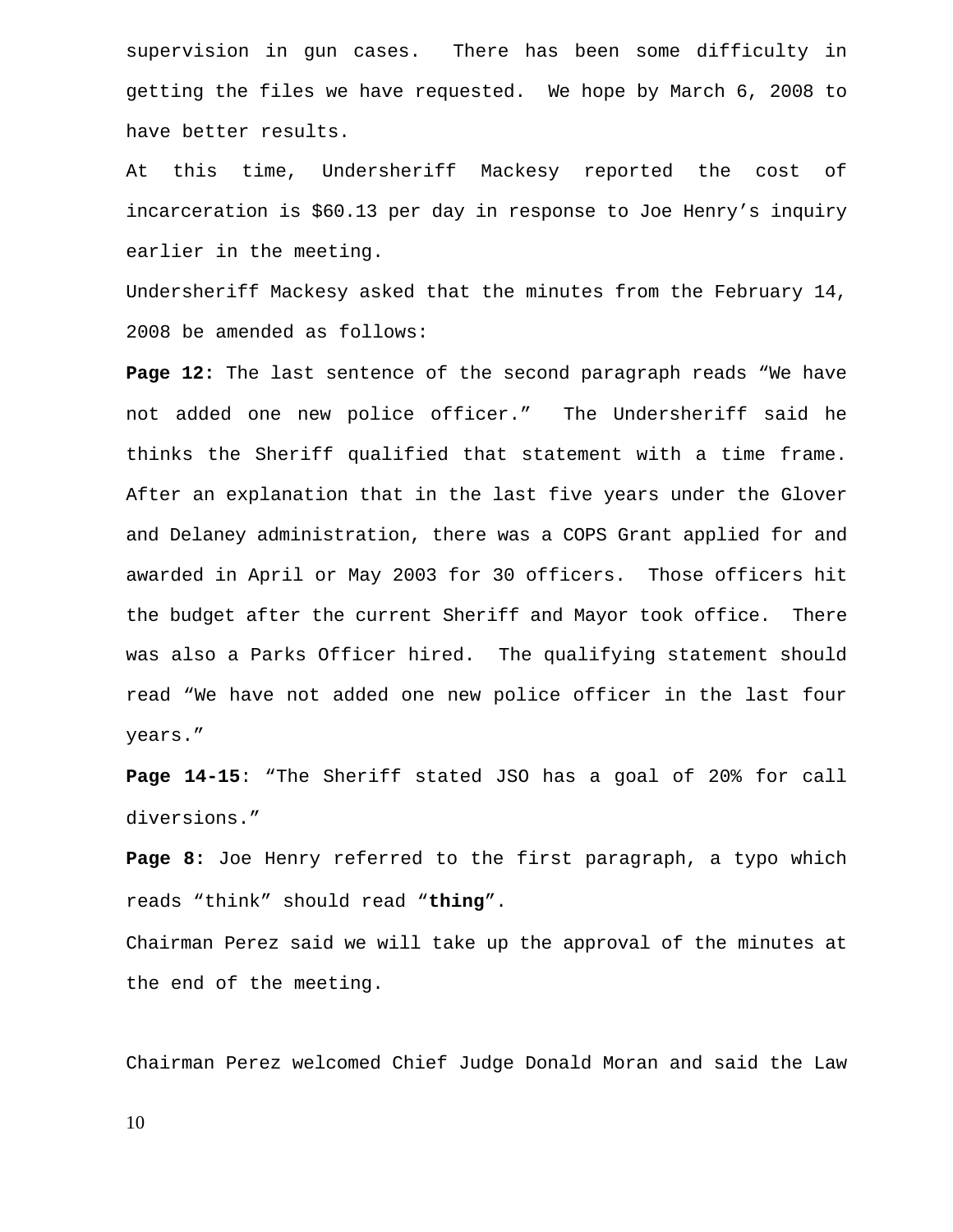Enforcement and Deterrence Sub-committee members are most interested in having our community leaders involved with the criminal justice system address us. Previously, we have heard from Sheriff John Rutherford and State Attorney Harry Shorstein and we would like to hear it from Chief Judge Moran's perspective. As we grapple with a tremendous amount of issues, it is helpful to hear from the experts.

Chief Judge Moran said he thinks that from reading the paper it is a little disappointing that the executive branch of our JSO and the State Attorney's Office are not working as cohesive as they should be. The good thing is they have the same goal and the same desires. There is a distinct lack of trust between the two agencies. He does think it has anything to do with the murder rate. He have never seen a city study things so much in my whole life. We have been studying the courthouse for twenty years. HE think this is important but ultimately what comes out of the studies is we need pre-natal care.

11 In a meeting with JSO, a number of pastors were begging for more police officers to come to their neighborhoods. The felony division case counts are higher than they ever have been. Judges do things differently in providing due process. There could be a lot of reasons. He thinks legislators created felonies that shouldn't be. One of them is driver's licenses. It is creating a log jam. In my opinion, also causing a lot of problems is the failure to register as a sexual predator. They are getting arrested and the guidelines require a minimum of seven years in prison. We also have a tremendous number of drug cases. Being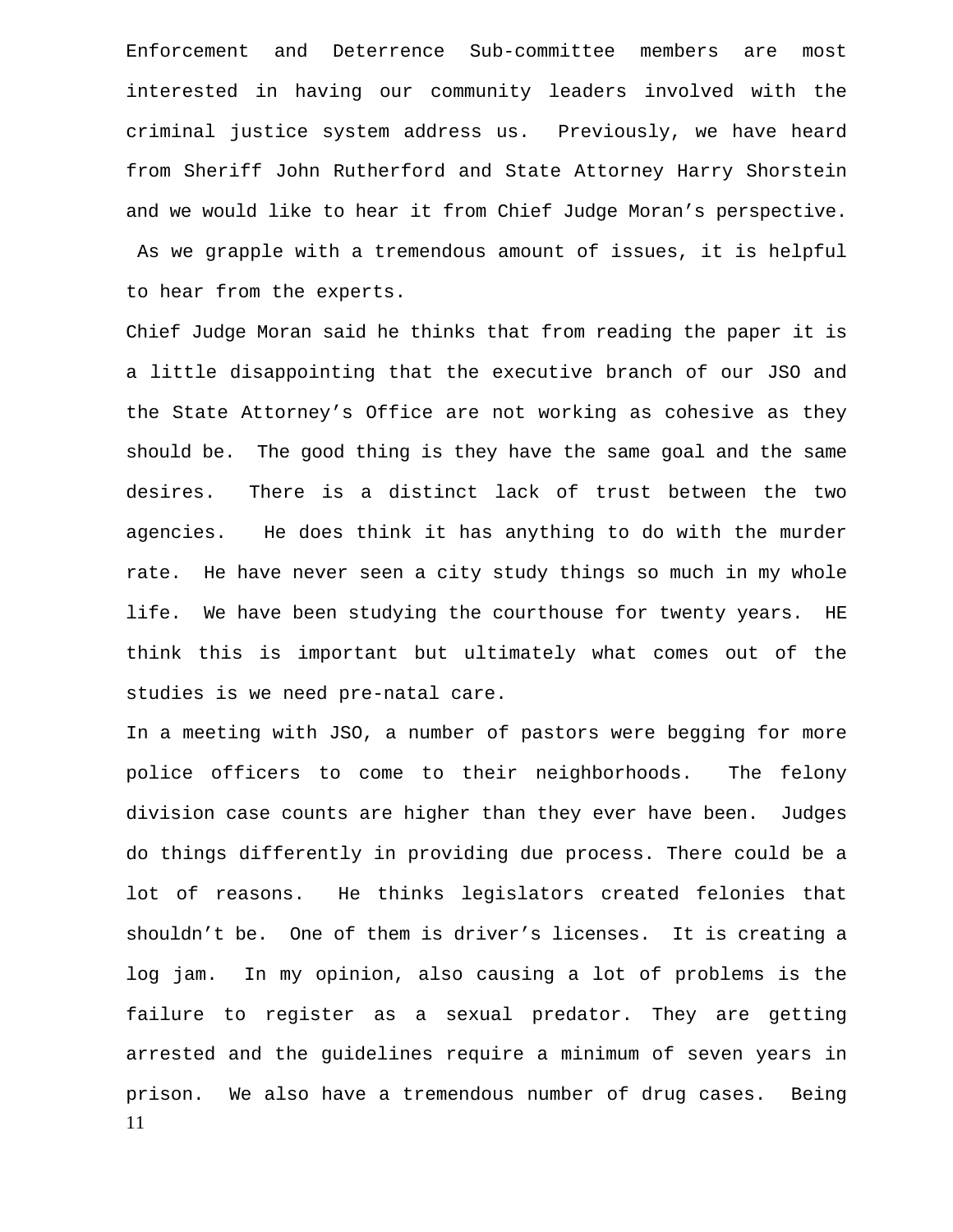caught with a piece of crack cocaine is a felony. Whether you give him time or not you still have an addict when it is over. It is very unfair to the Sheriff or the Sate Attorney to pull a case out of the system (i.e. bicycle without a light). It takes a long time to process and it is impacting our officers. Everyone arrested in this community is entitled to be before a judge within 24 hours. He changed the bond schedule because they post and it turns out they had three or four priors such as DUI or prostitution.

Safety to the community and other issues are a factor. We should address the non-violent misdemeanors that are in the jail. JSO brings 130-140 people to the jail every day on misdemeanors. They are required to hold them for 24 hours. We could do a lesser bond schedule.

He does not think putting more police officers on the street is a solution. Respectfully to the committee, after hearing those pastors speak, if you could reduce the murder rate in certain districts by 10%, you could reduce the murder rate in the City by 20%. People are simply scared. They are turning off the lights and sitting on the floor to watch television so they don't get shot. Do we need a bigger jail or a bigger courthouse? There is a lot of mistrust of the justice system by the minority population. They close the streets in San Marco for Art Festivals. We could do that and limit traffic in areas. You can take those zones and divide them, make them smaller, put people in charge, block off some roads where children can play in the street and people can walk.

12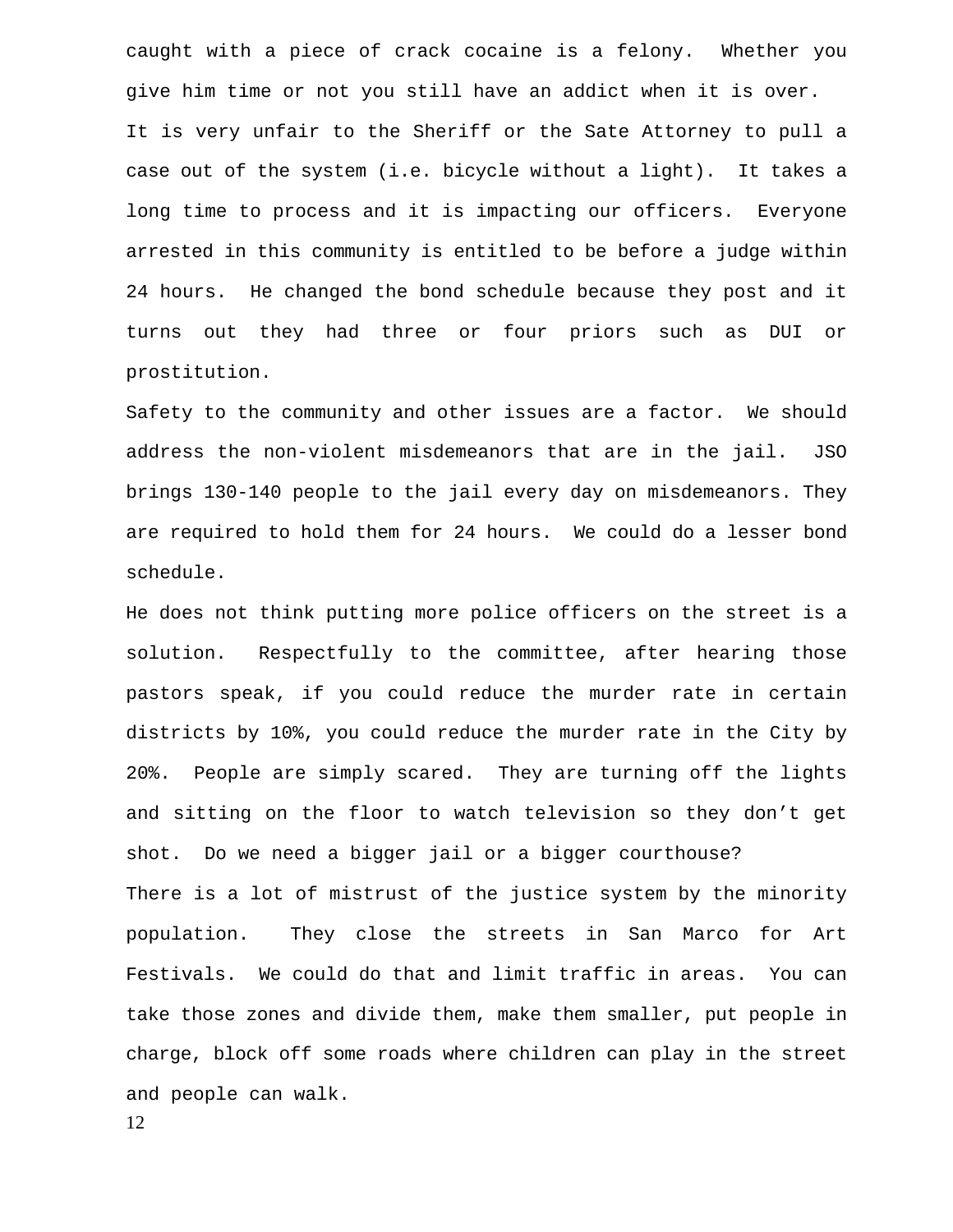When I was campaigning to be a County Judge, I went to Gateway Shopping Mall and handed out cards. People shied away, but when he went with a truck and filled helium balloons to tie on the wrists of children, they came around. You have to create trust in neighborhoods, make them smaller, take officers who are sensitive to minority issues, put particular police in the street, community service officers, officers riding in fire cars, the guy with stars on his shoulders should go to the community churches. Make the people feel safe on their streets.

He is disappointed when he reads the Sheriff doesn't need more people. There is some immediate relief needed. I see jurors vote differently than the evidence due to a lack of trust.

13 At this time Chairman Perez started off the questioning to Chief Judge Moran. Mr. Perez said he agrees wholeheartedly with the Judge that trust is a big factor contributing to the problems in the community. He thinks parts of the things we are doing by drilling down do contribute not just to the murder problem but to the violent crime in general and it is a matter of lack of trust. He referred to State Attorney Shorstein's "Tale of Two Cities". We want to look at the issue of overcrowding of our jails because the Sheriff mentioned how much of his budget goes into the corrections action. We thought if we found a way to reduce the overcrowding on his budget we could help with alternate funding. Mr. Perez said mentioned that in his experience as a former Federal prosecutor the prosecutor decided on the sentencing, handled the case and went before the judge. It is what he called vertical prosecution and provided for the prosecutor to have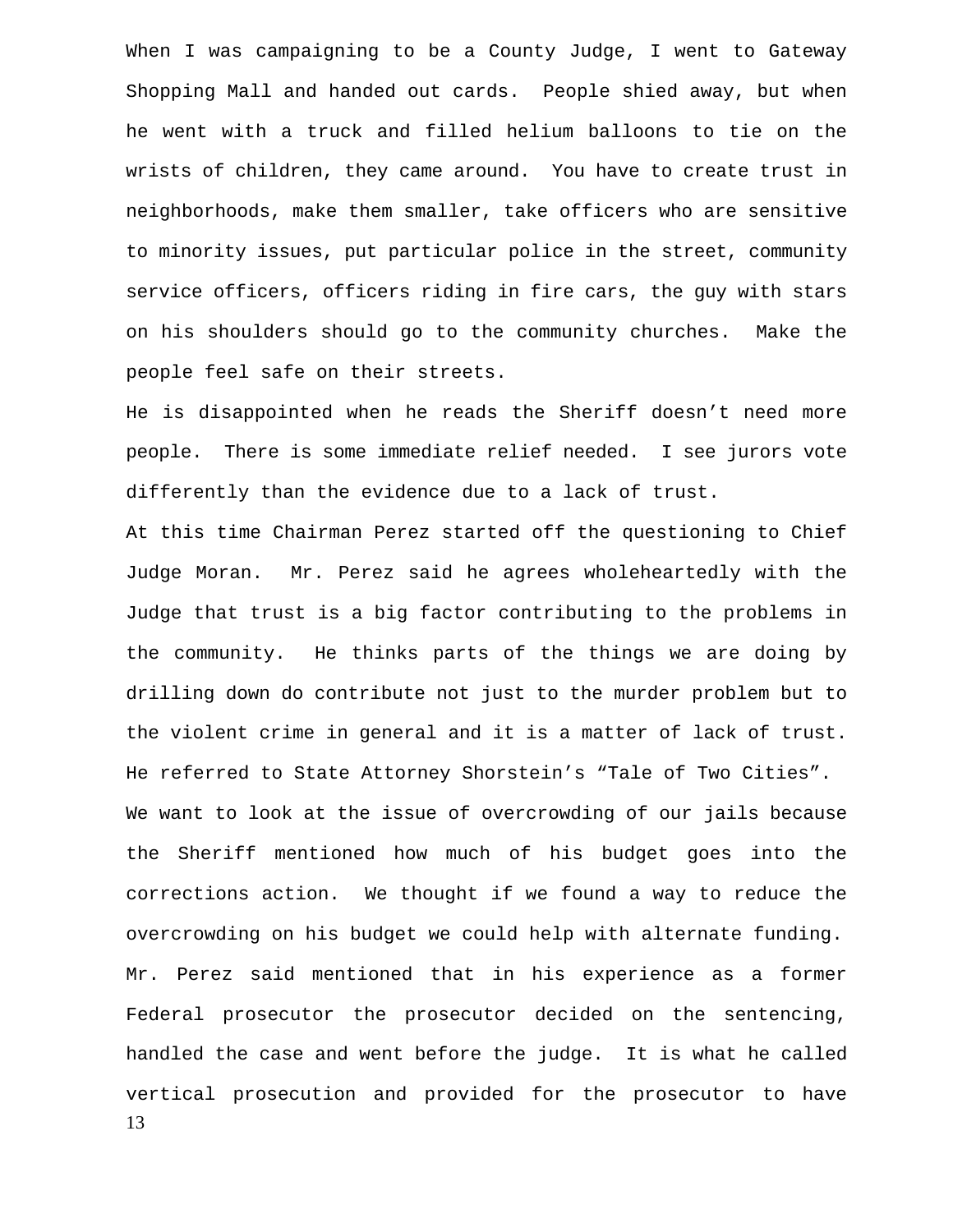accountability. Relationships were built. There is an inherent benefit in doing that. With Operation Safe Streets, this is now happening because the State Attorney's Office has dedicated two prosecutors and is working with JSO in terms of case disposition and so forth. Mr. Perez said he would like to hear from the bench's perspective if that vertical model would help alleviate some of the cases in the court's circuit.

Judge Moran replied we did have that. Each attorney did his own filing and was responsible for the case. We now have filing divisions. He does not know if it is better, but I prefer it the other way. He thinks a more direct thing is better. It is important that you have a review process. He thinks we have vertical prosecution. Misdemeanors are different stories because we have hundreds coming in. Setting bond is very subjective. There are recommendations in J1 to set the bond. In the past, they have brought me the names of 50-60 people they wanted to put on work release or home detention. We would have the State Attorney's Office look at it. They would nix one or two. We haven't done that for awhile.

Mr. Perez asked if the list would come from JSO. Undersheriff Mackesy said there was a policy change in the State Attorney's Office and he asked if Melissa Nelson know about it. She did not. Undersheriff Mackesy reported we are at about 375 inmates over the census cap. We have between 350-400 unsentenced misdemeanors in our census cap.

14 Judge Moran said that misdemeanors cause a tremendous problem in the community when they are bothering people over and over.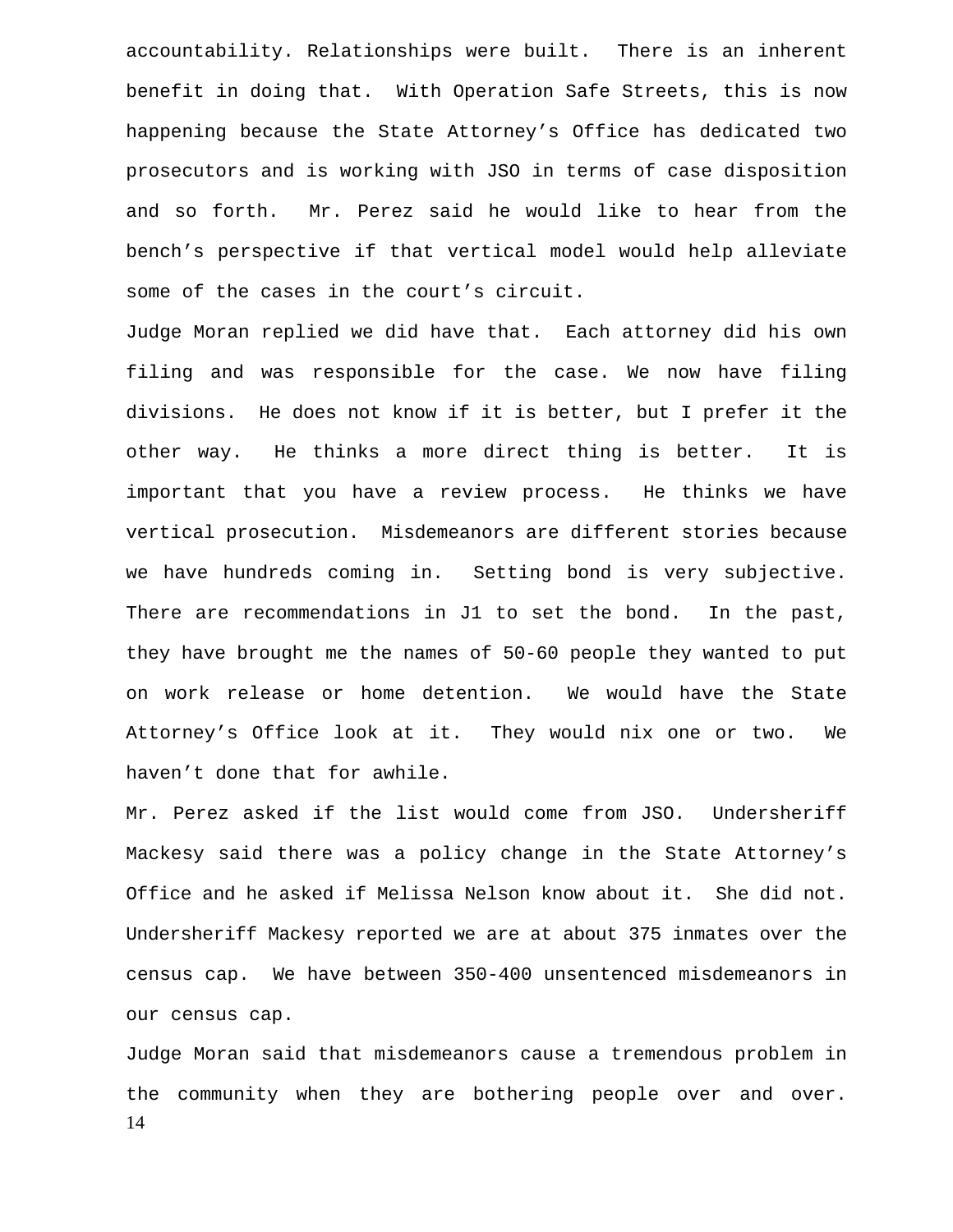First-time offenders are in and out of jail. The Undersheriff estimated that 75 out of the 400 should be on the street.

The Judge stated that a Notice to Appear is used for any kind of crime. However, for special events such as the Florida-Georgia game, we have rules on underage or public drinking. For these offenses, we issued citations so they could just pay a fine and not go to jail. The Undersheriff asked if the judges establish the criteria for the Notice to Appear. The Judge replied yes, but it is discretionary with the officer.

The Chief Judge said that in the old days we were letting everybody out of jail, including second and third degree felonies. Bondsmen serve a purpose. J-1 court is first appearance and within a week or so they appear in J-2 for re-evaluation. We appoint lawyers for them. We are doing everything we can to improve the jail count.

Joe Henry said he has to say that the Judge is absolutely right about the first appearance court and I had occasion to say take them back where you got them from. People were arrested when they shouldn't have been. The emphasis should be put on the street sergeants who sign the dockets.

The Chief Judge said you need to allow the assistant chief to have some discretion on who he picks to come in (make arrests). Some could be more understanding. There are concerns though with lawsuits and the decisions are difficult for the officers. It is different than it used to be.

15 People have guns for a reason. An officer should know people who have lived in an area for 20 years and who should and shouldn't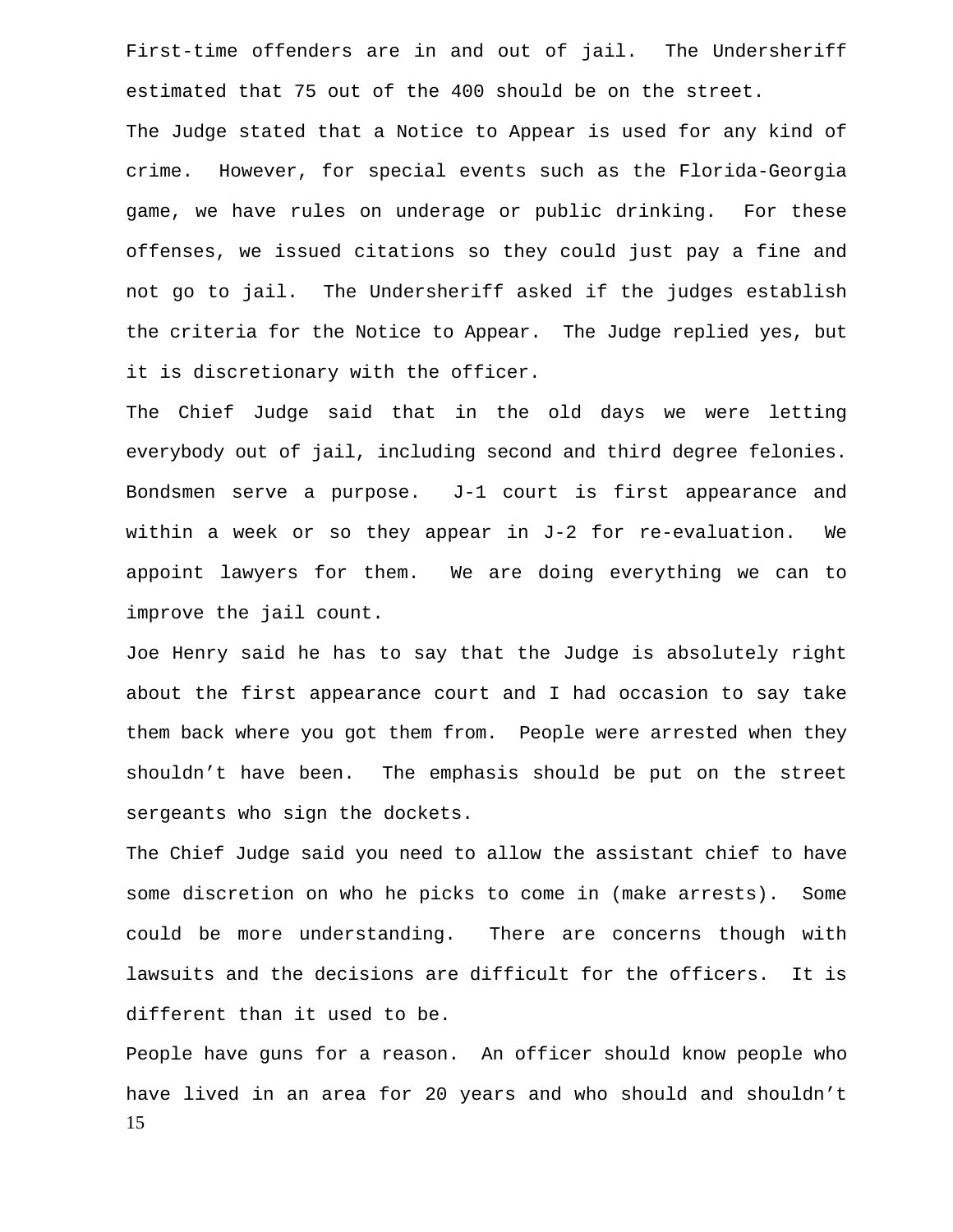have a gun. The fact of discretion is where you lose the trust in the community.

We are running down these rabbit trails. Let's address where the problem is. It is a small area of our community. The people are asking for help and they are not getting it.

Undersheriff Mackesy stated in a meeting the other day, he made the statement that what we are doing is not a waste of time. JSO has been poked and prodded and at the end of the day, we need more resources because we haven't kept up with the times. There comes a point of diminishing returns and we have passed that point a long time ago. We know those additional resources work when we go into those areas. We saw a 38% reduction in violent crimes. We made 30,000 contacts with people in a non-confrontational setting. The mistrust is growing exponentially and it now in the Hispanic community. All we do is react. We need to be in the position to

Chief Judge Moran said we should pick people who are working in these areas and go to the churches and say "call me" and block off some of those streets.

prevent.

16 Bishop Howard stated it is an honor to have you before us today, Chief Judge Moran. He feesl it is one of the best parts of being part of this committee. We may be chasing down a rabbit path, but he is increasingly confident we may catch a rabbit or two. Regarding our chairman's comments about vertical prosecution, I was part of that system myself. He would like to explore how probation, split-sentencing and community supervision works, particularly with sexual predators. He proposes mandatory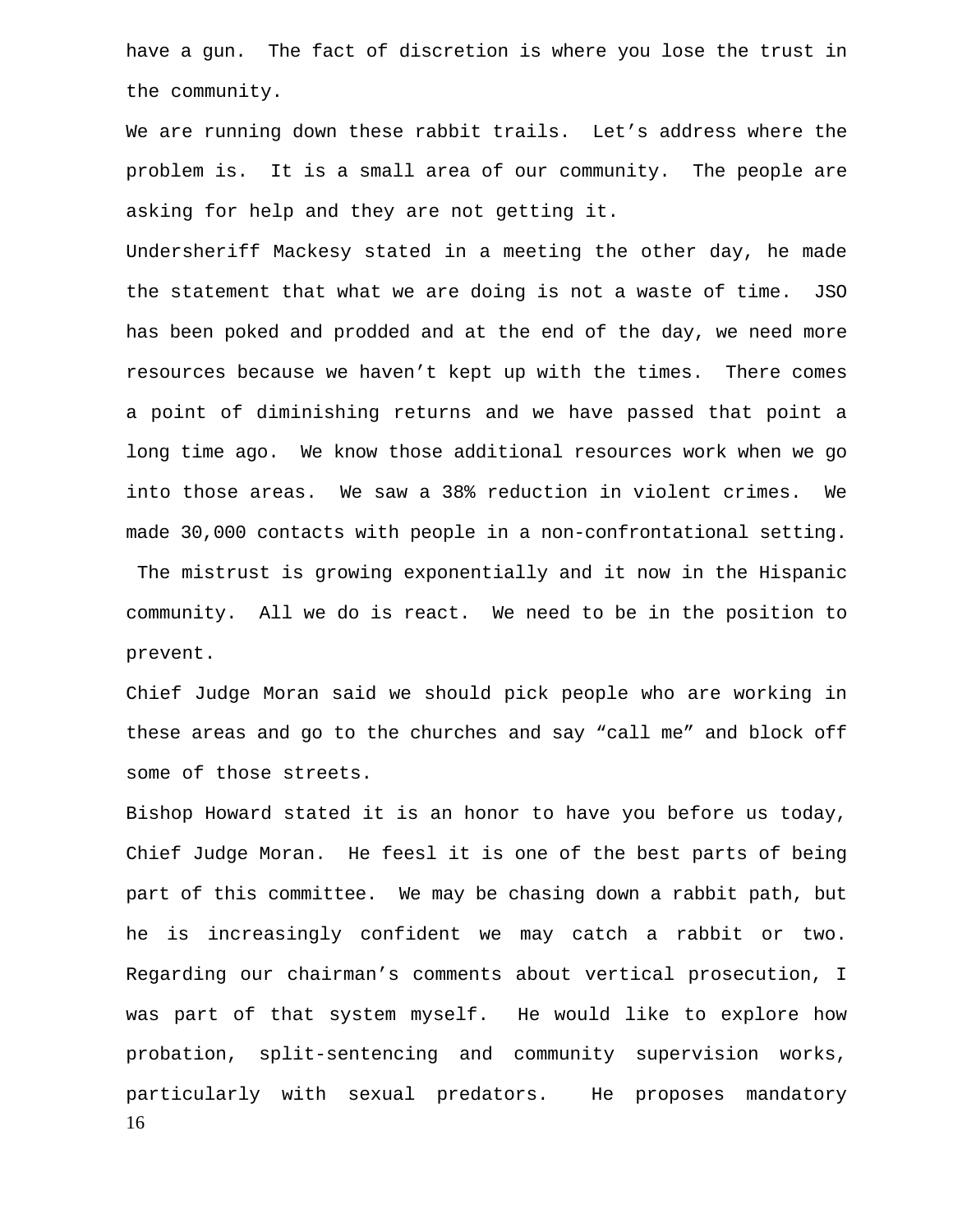probation and community supervision particularly in gun cases as a means of prevention to catch the bad guys.

The Chief Judge said that sexual predators receive a civil trial through the State Attorney's Office. He thinks it is a wonderful program. Rapists will quit when they get older, but pedophiles keep committing. With split-sentences, they can be identified as sexual predators. Regarding guns, he doesn't think our judges are that lenient on people who come back two or three times.

Bishop Howard said his question goes to community supervision. The Chief Judge stated on 90% of the cases, the judge is the least knowledgeable about the case. He thinks probation is a good opportunity for people not to have a felony record, if they take advantage of it. Chairman Perez asked if they receive either a prison sentence or probation. The Judge replied both as there are seven-year guidelines and they can have split sentences.

Undersheriff Mackesy asked Bishop Howard if we put gun offenders on probation would it help law enforcement. Bishop Howard replied yes, we would accompany the community patrol officers.

The Chief Judge concluded by saying he hopes the committee comes up with good ideas and good solutions.

17 Chairman Perez thanked the Chief Judge for his comments. He stated the committee is set in terms of our next workgroup meetings and our next sub-committee meetings on March 13<sup>th</sup> and March 26<sup>th</sup> to solidify our recommendations to the Steering Committee. After we get the recommendations back from the Steering Committee, we will prepare a report to the Steering Committee and the Mayor of our overall findings. Recommendations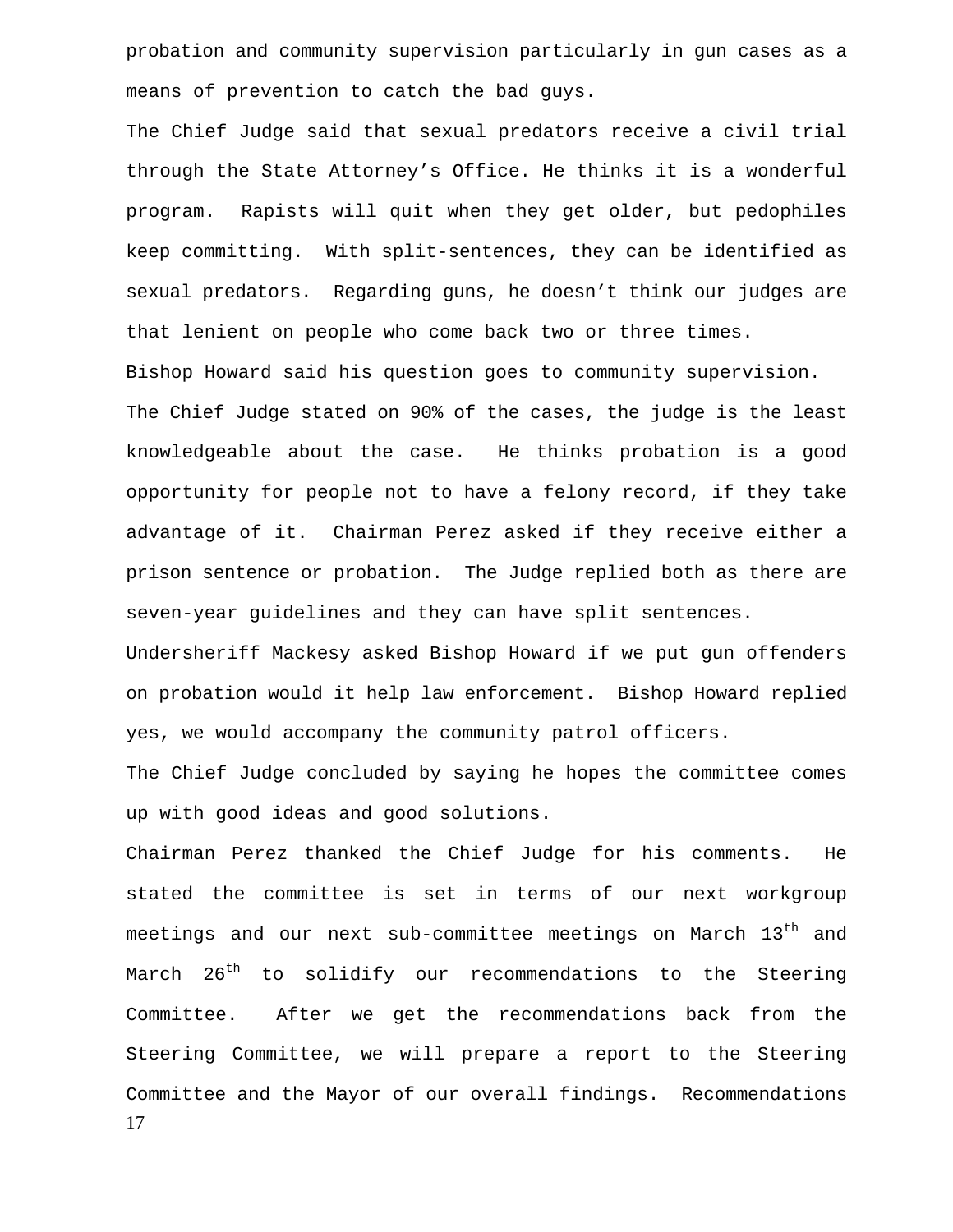based on what we have done and the reporting will include our observations why we are making those recommendations, which he thinks is just as important.

Joe Henry said he has been all over the country and he has not seen one better than the Jacksonville Sheriff's Office. He commended Undersheriff Frank Mackesy.

Ed Hearle asked if the *Jacksonville Journey* is examining the question of how to build trust in the JSO on the part of the minority community.

Chairman Perez stated he will hand that question off the Misty Skipper, who has the big picture from the Mayor's perspective on the *Jacksonville Journey*. He stated that the committees that are working on parks and after-school programs, rehab, postincarceration and others all have a hand in talking about the trust of the disadvantaged parts of our community not only with JSO but the community as a whole.

Misty Skipper said that post-activity policing by JSO is being looked at the police presence work group and also other committees within the Jacksonville Journey, particularly the by neighborhoods group. This includes how the city can work better within the community to bridge the issue of trust.

18 Ed Hearle said he thinks we get so focused on these programs and activities that we escape the centrality of the word trust. He hope that all of the people putting this together worry about that issue of how do we build trust. It is almost a spiritual issue. Undersheriff Mackesy reported that Lanny Russell's workgroup, Police Presence, included the trust issue as a focal point from